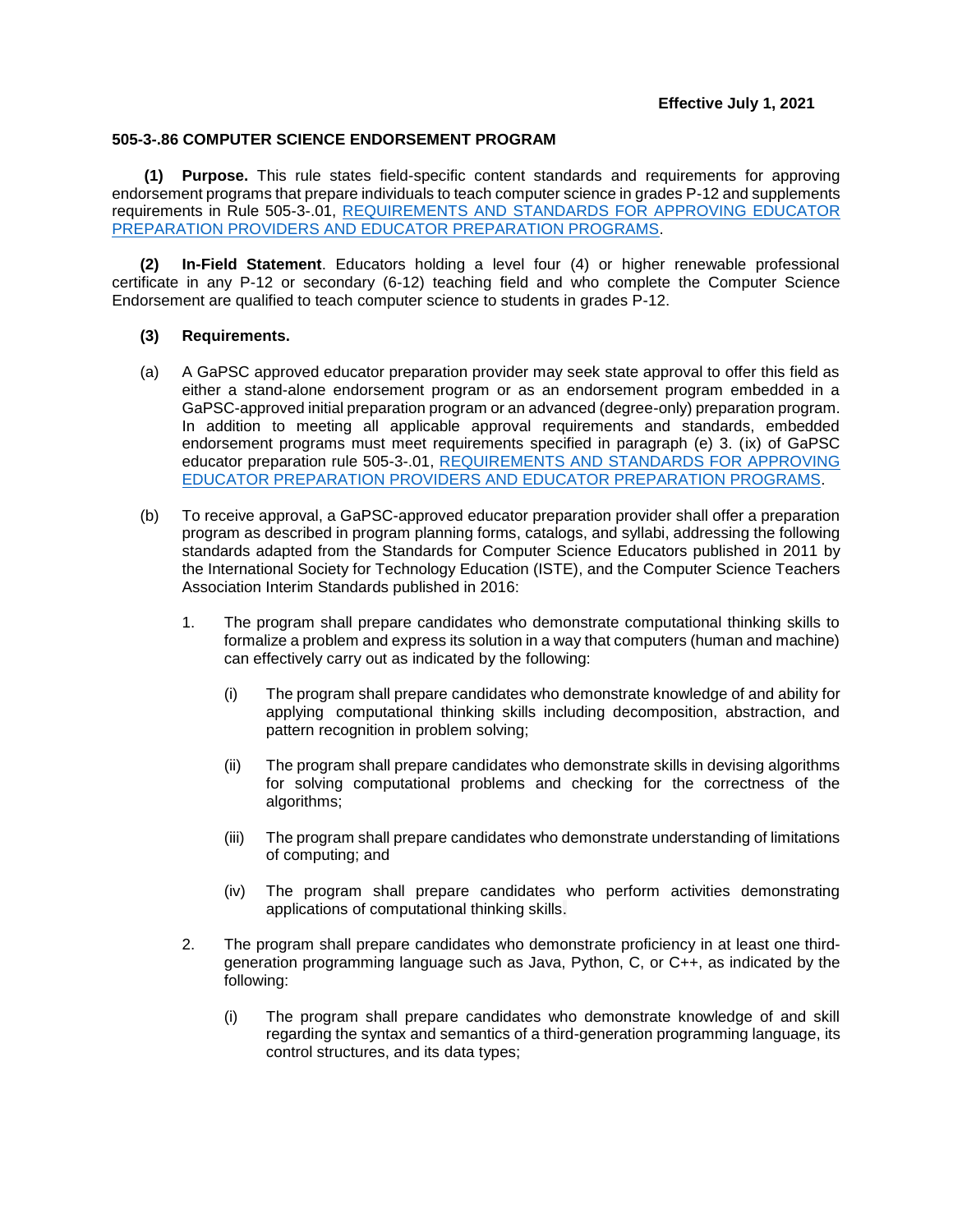- (ii) The program shall prepare candidates who demonstrate knowledge of and skill regarding common abstraction mechanisms including functions, data structures, and application programming interfaces (APIs);
- (iii) The program shall prepare candidates who demonstrate knowledge of and skill in implementing algorithms into robust programs and testing and debugging these programs for correctness;
- (iv) The program shall prepare candidates who perform laboratory-based activities that demonstrate programming concepts proficiency in a third-generation programming language; and
- (v) The program shall prepare candidates who can document a program so that others can understand its design and implementation.
- 3. The program shall prepare candidates who demonstrate proficiency in basic computer system components and organization as indicated by the following:
	- (i) The program shall prepare candidates who demonstrate knowledge of how data are represented on a computer including bits, bytes, words and binary, and both octal and hexadecimal number systems as well as conversions among them;
	- (ii) The program shall prepare candidates who demonstrate knowledge of main components of a computer system including CPU, OS, Memory, I/O devices, and peripherals;
	- (iii) The program shall prepare candidates who demonstrate knowledge of various types of storage options in a computing environment including hard drive, cloud storage, flash drives, DVDs; and
	- (iv) The program shall prepare candidates who demonstrate knowledge and understanding of how components of a computer system work together to produce programs and applications to solve computational problems.
- 4. The program shall prepare candidates who demonstrate proficiency in fundamental principles of computer networks and the Internet as indicated by the following:
	- (i) The program shall prepare candidates who demonstrate knowledge of network components including hardware and software;
	- (ii) The program shall prepare candidates who can explain how network topologies and protocols enable users, devices, and systems to communicate and collaborate with each other;
	- (iii) The program shall prepare candidates who can examine the factors such as bandwidth, latency, and server capability that impact network functionality;
	- (iv) The program shall prepare candidates who can explain the abstractions in the Internet and how the Internet functions including the assignment of IP addresses, routing, the domain name system (DNS), and the use of protocols; and
	- (v) The program shall prepare candidates who can explain the characteristics of the Internet and the systems built on it including redundancy, fault tolerance, hierarchy in IP addressing scheme, hierarchy in the DNS and open standards, and the influence of these characteristics on the systems.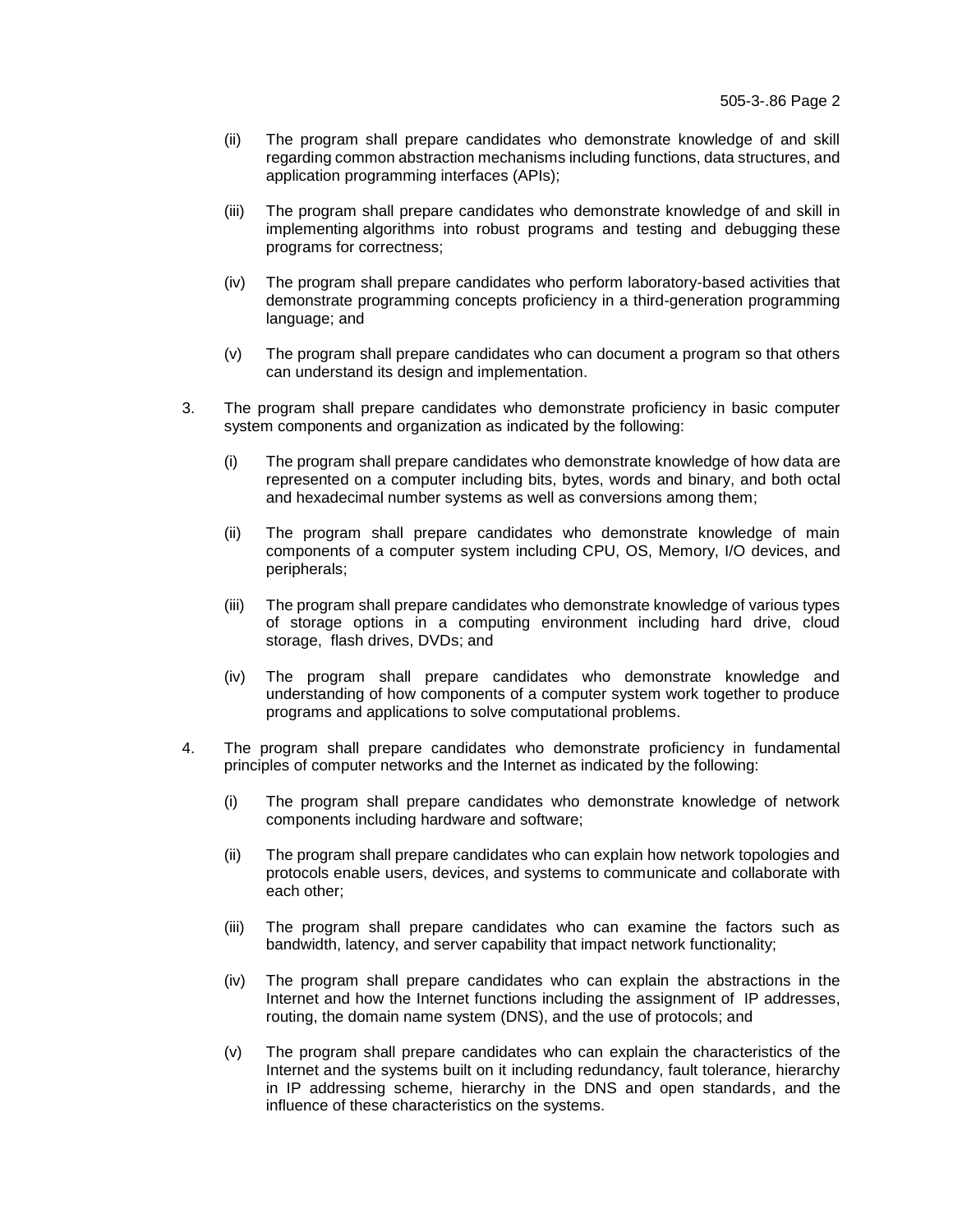- 5. The program shall prepare candidates who demonstrate proficiency in effectively and responsibly using computer applications to create digital artifacts, analyze data, model and simulate phenomena suggested by research and/or data as indicated by the following:
	- (i) The program shall prepare candidates who can effectively use computer applications to create digital artifacts such as audio, video, animation, presentation, and websites;
	- (ii) The program shall prepare candidates who can extract information from data to discover, explain, and visualize connections or trends;
	- (iii) The program shall prepare candidates who can create models and simulations to help formulate, test and refine hypotheses;
	- (iv) The program shall prepare candidates who can form a model from a hypothesis generated from research and run a simulation to collect and analyze data to test that hypothesis; and
	- (v) The program shall prepare candidates to use industry best practices in application development.
- 6. The program shall prepare candidates who demonstrate proficiency and understanding of security, privacy, and safety concerns in computer systems, networks, and applications as indicated by the following:
	- (i) The program shall prepare candidates who can describe main tenets of information security including confidentiality, integrity, availability, authentication, and nonrepudiation;
	- (ii) The program shall prepare candidates who can explain fundamental design principles;
	- (iii) The program shall prepare candidates who can describe types of threats and vulnerabilities to computer systems and the appropriate incident response and handling as well as imaging and backup procedures;
	- (iv) The program shall prepare candidates who can describe common network vulnerabilities (cyberattacks, identity theft, privacy) and their associated responses;
	- (v) The program shall prepare candidates who can identify safe, secure, and ethical digital behavior; use effective strategies to evaluate the quality, credibility, and validity of websites; and understand the current and future implications of careless digital decisions;
	- (vi) The program shall prepare candidates to educate students on their role in the prevention of cyber- bullying and to take an active role in building positive online communities; and
	- (vii) The program shall prepare candidates to provide students with the ability to use effective search strategies to evaluate the quality, credibility, and validity of websites.
- 7. The program shall prepare candidates who plan, organize, deliver, and evaluate instruction that effectively utilizes current technology for teaching computational thinking principles, computer programming and its applications as indicated in the following: